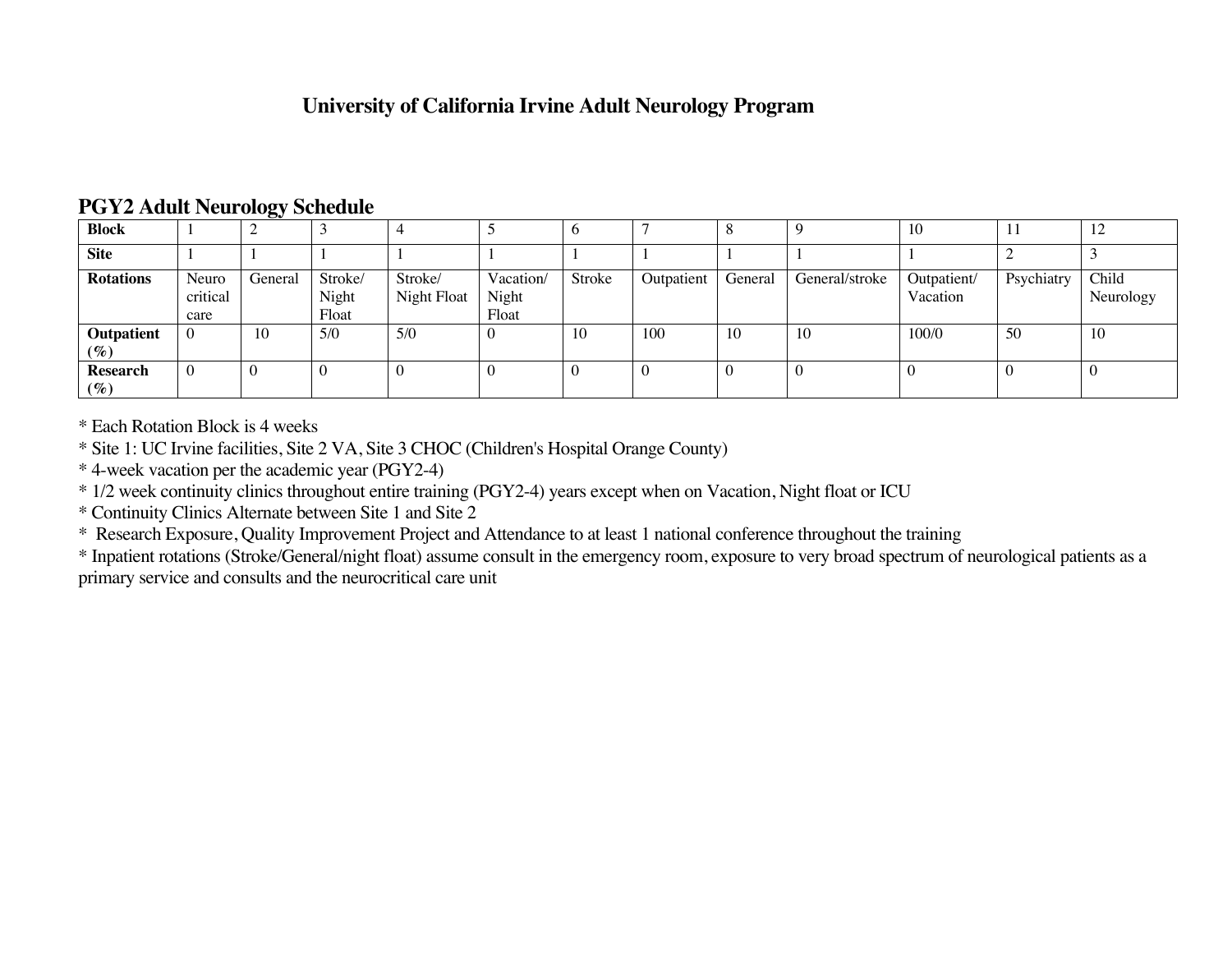| <b>PGY3 Adult Neurology Schedule</b> |  |
|--------------------------------------|--|
|--------------------------------------|--|

| <b>Block</b>                                 |          | $\tilde{}$                |            |                              |            | O       |                            |                          |                       | 10                  |                    | 12                 |
|----------------------------------------------|----------|---------------------------|------------|------------------------------|------------|---------|----------------------------|--------------------------|-----------------------|---------------------|--------------------|--------------------|
| <b>Site</b>                                  |          |                           |            |                              |            |         |                            |                          |                       |                     |                    |                    |
| <b>Rotations</b>                             | Elective | Neuro<br>critical<br>care | Outpatient | Night<br>$F$ loat/<br>Stroke | Outpatient | General | General/<br>Night<br>Float | Vacation/<br>Night Float | Stroke/<br>Outpatient | Vacation<br>/Stroke | Child<br>Neurology | Child<br>Neurology |
| <b>Outpatient</b><br>$(\%)$                  | 50       |                           | 100        | Э                            | 100        | 10      |                            |                          | -60                   |                     | 10                 | 10                 |
| <b>Research</b><br>$\left( \text{\%}\right)$ | $50-100$ |                           |            |                              | $0 - 50$   | U       | 0                          | <sup>0</sup>             | $0 - 50$              | - 6                 |                    |                    |

\* 4-week vacation in PGY3

### **PGY4 Adult Neurology Schedule**

| <b>Block</b>      |            | w          |            |         |                               |          |                            |        |            | 10             | -1-1    | 12     |
|-------------------|------------|------------|------------|---------|-------------------------------|----------|----------------------------|--------|------------|----------------|---------|--------|
| <b>Site</b>       |            |            |            |         |                               |          |                            |        |            |                |         |        |
| <b>Rotations</b>  | Elective   | Elective   | Outpatient | General | Outpatient<br>/Night<br>Float | Vacation | Outpatient/<br>Night Float | Stroke | Outpatient | Neuropathology | General | Stroke |
| Outpatient<br>(%) | 100        | 100        | 100        | 10      | 50/0                          |          | 0/5                        | 10     | 100        | 100            | 10      | 10     |
| Research<br>(%)   | $50 - 100$ | $50 - 100$ | $\Omega$   |         |                               |          |                            |        | $0 - 50$   | $0 - 50$       |         |        |

\* 4-week vacation in PGY4